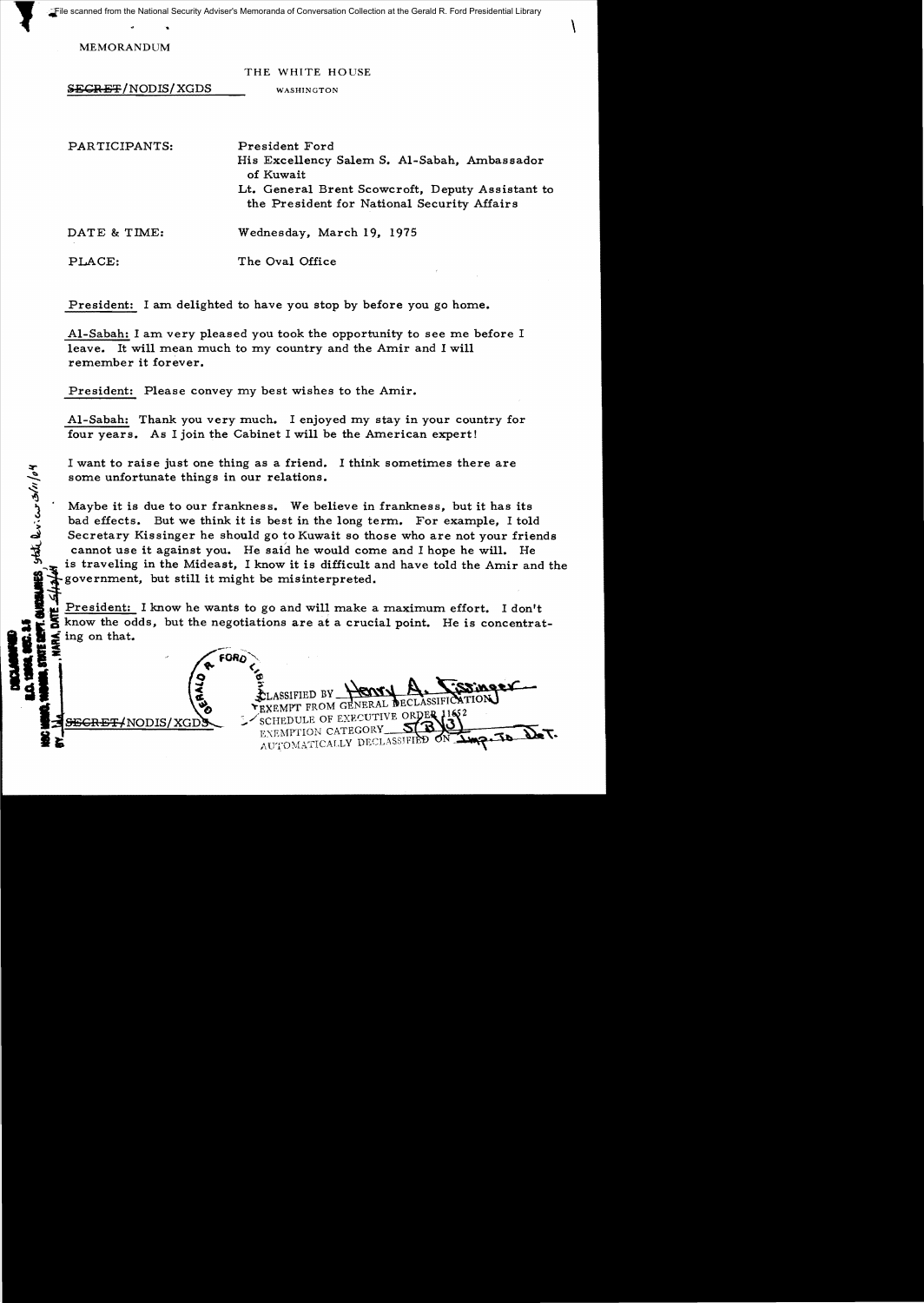## $SEGREF/NODIS/XGDS$   $2 -$

...,

J

AI-Sabah: We wish him luck.

President: We feel we must find a common ground between Israel and Egypt and we are doing everything we can. If there is a proper moment, I want him to go. I hate to interrupt his concentration, but I do want him to go.

AI-Sabah: We understand. We have a vociferous parliament. I was shouted down the first time I spoke there. So Secretary Kissinger's visit would have a very beneficial effect. We agree with you and Secretary Kissinger going into the Middle East with open minds trying to help. We hope you can do something on the Syrian front as well. There are good signs between Iran and Iraq too. All this is helpful in the Gulf.

President: What is your interpretation of the Iran-Iraq agreement? Did it surprise you?

Al-Sabah: Yes. In the long run it may not be good for us. It's like the wolf and the lamb. They still have their eyes on us. With the Kurds problem solved, they may turn their eyes to the south. But it is good to solve the border problem between them. I notice they attacked the requirement that the Kurds have the option to be repatriated. So it is a little distressing over the long run.

President: Is Soviet influence in Iraq strong?

AI-Sabah: I think so, because they have an agreement. But I think the U. S. is starting to improve relations with Iraq and that is a good sign - - that they want to balance their relations.

President: Please give my regards to the Amir. Is your replacement here?

AI-Sabah: That is a problem. My family is staying here until school is out. So, not before June. But that is the only reason, not because I will not be replaced.

## SEGRET/NODIS/XGDS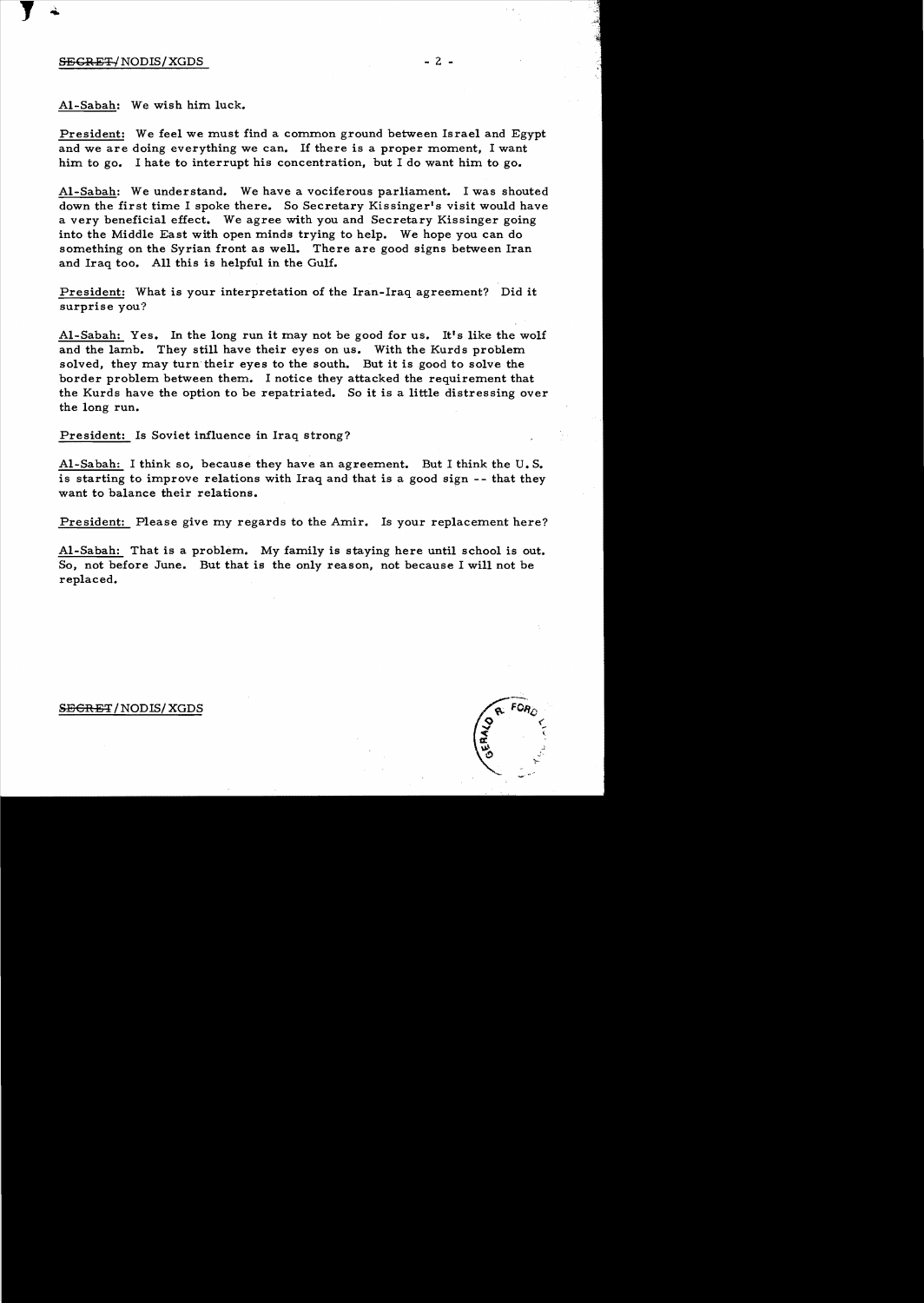M/ Linwarti Ambossada 19 Mar 75 P Derryhte & Cause springtop by before good  $9.10 -$ A Very planed expectate of portally on unique bype & leave. It med'une mente no ex tyr anives mil V V house caux instantantes Gallan A Thank you anywh duryard my ston in your country to 4 year a 2 jan e Calmité devite vi c à capait Just and thing are funit I think parathes The as peredity things cas en adation. Tony we have to some frankiss och below in postured but it has it but effects, but mechicle it bestin long time. For example, I told & he sheld go to Kenwort 10 those who went your friend can me Nægnisk you He suit te malleme + gloge os, Hetwelig in ME, Shan it dit & humetal Camino gart, but tell it mught to ensurate just I Shrow he crowte to go + und mot a more effort. I don't know codby but mepstale ate hund part of convention on that A als much mai binh. als minds trum bund. lat IFE The day may thing accoun-If there is a prople morning I misset United you I hatte to interconft his concertation but Jedocomthe 450. A absenderstende De hime a vorprar

**ED. 12000, SEC. 25**<br>NSC MEMO, WANDS, STATE DEPT. GUIDELINES, State leview 3/11/04<br>BY Du